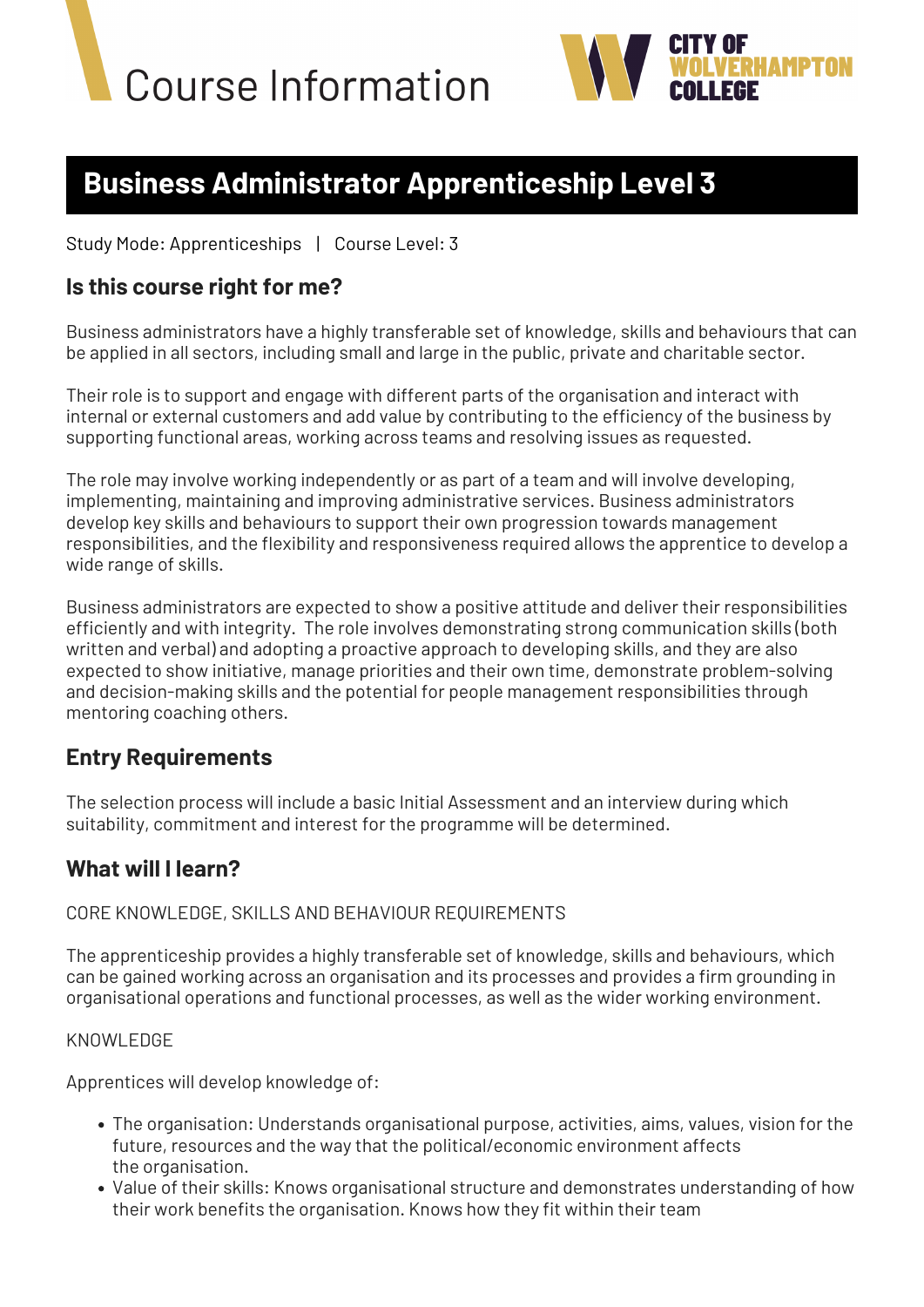and recognises how their skills can help them to progress their career.

- Stakeholders: Has a practical knowledge of managing stakeholders and their differing relationships to an organisation. This includes internal and external customers, clients and/or suppliers. Liaises with internal/external customers, suppliers or stakeholders from inside or outside the UK. Engages and fosters relationships with suppliers and partner organisations.
- Relevant regulation: Understands laws and regulations that apply to their role including data protection, health & safety, compliance etc. Supports the company in applying the regulations.
- Policies: Understands the organisation's internal policies and key business policies relating to sector.
- Business fundamentals: Understands the applicability of business principles such as managing change, business finances and project management.
- Processes: Understands the organisation's processes, e.g. making payments or processing customer data. Is able to review processes autonomously and make suggestions for improvements. Applying a solutions-based approach to improve business processes and helping define procedures. Understands how to administer billing, process invoices and purchase orders.
- External environment factors: Understands relevant external factors e.g. market forces, policy & regulatory changes, supply chain etc. and the wider business impact). Where necessary understands the international/global market in which the employing organisation is placed.

### SKILLS

Apprentices will develop skills in:

IT: Skilled in the use of multiple IT packages and systems relevant to the organisation in order to: write letters or emails, create proposals, perform financial processes, record and analyse data e.g. MS Office or equivalent packages. Able to choose the most appropriate IT solution to suit the business problem. Able to update and review databases, record information and produce data analysis where required.

Record and document production: Produces accurate records and documents including emails, letters, files, payments, reports and proposals. Makes recommendations for improvements and present solutions to management. Drafts correspondence, writes reports and able to review others' work. Maintains records and files, handles confidential information in compliance with the organisation's procedures. Coaches others in the processes required to complete these tasks.

Decision making: Exercises proactivity and good judgement. Makes effective decisions based on sound reasoning and is able to deal with challenges in a mature way. Seeks advice of more experienced team members when appropriate.

Interpersonal skills: Builds and maintains positive relationships within their own team and across the organisation. Demonstrates ability to influence and challenge appropriately. Becomes a role model to peers and team, developing coaching skills as they gain area knowledge.

Communication: Demonstrates good communication skills, whether face-to-face, on the telephone, in writing or on digital platforms. Uses the most appropriate channels to communicate effectively. Demonstrates agility and confidence in communications, carrying authority appropriately. Understands and applies social media solutions appropriately. Answers questions from inside and outside of the organisation, representing the organisation or department.

Quality: Completes tasks to a high standard. Demonstrates the necessary level of expertise required to complete tasks and applies themselves to continuously improve their work. Reviews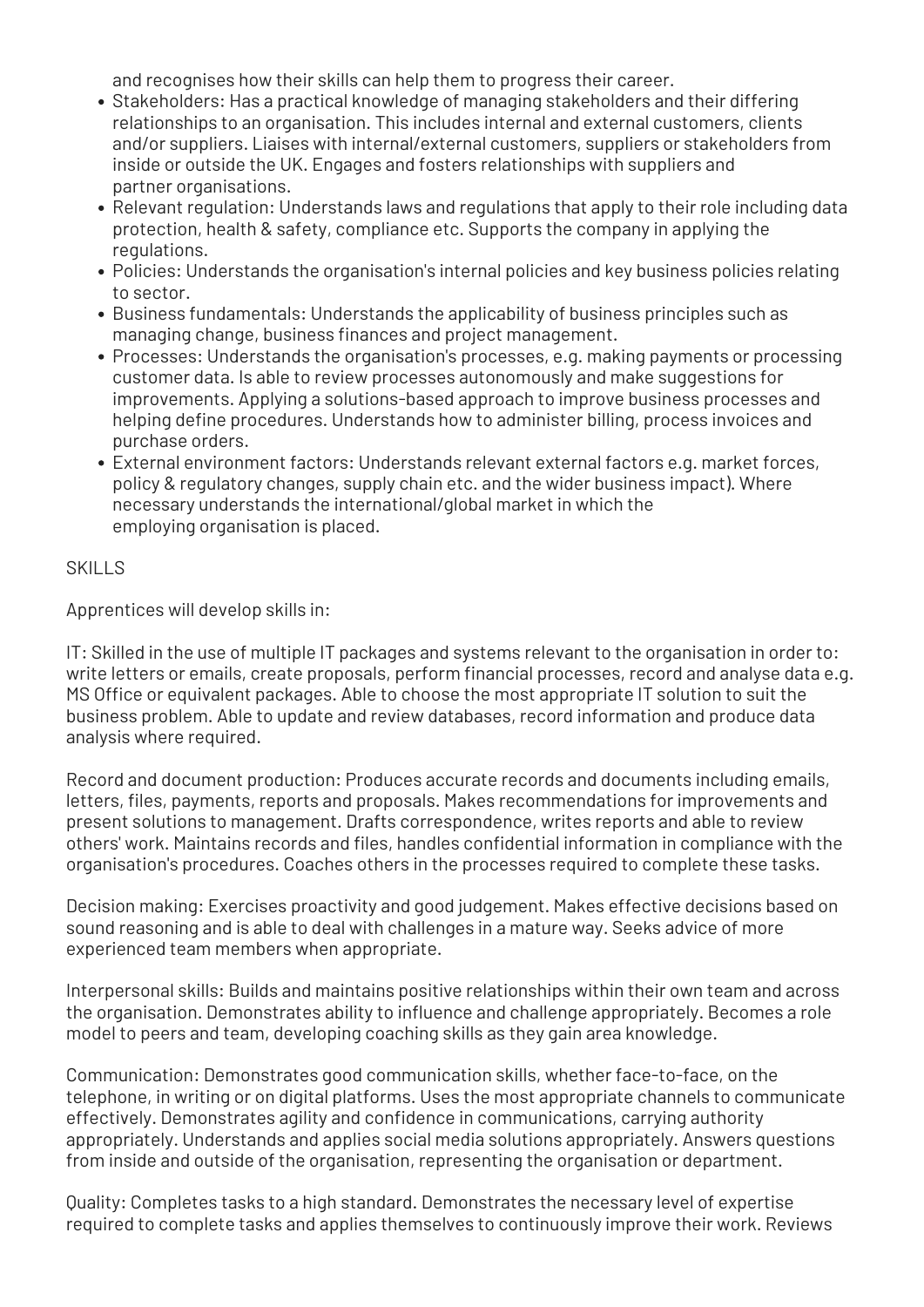processes autonomously and make suggestions for improvements. Shares administrative best practice across the organisation e.g. coaches others to perform tasks correctly. Applies problemsolving skills to resolve challenging or complex complaints and is a key point of contact for addressing issues

Planning and organisation: Takes responsibility for initiating and completing tasks, manages priorities and time in order to successfully meet deadlines. Positively manages the expectations of colleagues at all levels and sets a positive example for others in the workplace. Makes suggestions for improvements to working practice, showing understanding of implications beyond the immediate environment (e.g. impact on clients, suppliers, other parts of the organisation). Manages resources e.g. equipment or facilities. Organises meetings and events, takes minutes during meetings and creates action logs as appropriate. Takes responsibility for logistics e.g. travel and accommodation.

Project management: Uses relevant project management principles and tools to scope, plan, monitor and report. Plans required resources to successfully deliver projects. Undertakes and leads projects as and when required.

### BEHAVIOUR

Apprentices will demonstrate the following behaviors:

- Professionalism: Behaves in a professional way, including personal presentation, respect, respecting and encouraging diversity to cater for wider audiences, punctuality and attitude to colleagues, customers and key stakeholders. Adheres to the organisation's code of conduct for professional use of social media. Acts as a role model, contributing to team cohesion and productivity representing the positive aspects of team culture and respectfully challenging inappropriate prevailing cultures.
- Personal qualities: Shows exemplary qualities that are valued including integrity, reliability, self-motivation, being pro-active and a positive attitude. Motivates others where responsibility is shared.
- Managing performance: Takes responsibility for their own work, accepts feedback in a positive way, uses initiative and shows resilience. Also takes responsibility for their own development, knows when to ask questions to complete a task and informs their line manager when a task is complete. Performs thorough self-assessments of their work and complies with the organisation's procedures.
- Adaptability: Is able to accept and deal with changing priorities related to both their own work and to the organisation.
- Responsibility: Demonstrates taking responsibility for team performance and quality of projects delivered. Takes a clear interest in seeing that projects are successfully completed and customer requests handled appropriately. Takes initiative to develop own and others' skills and behaviours